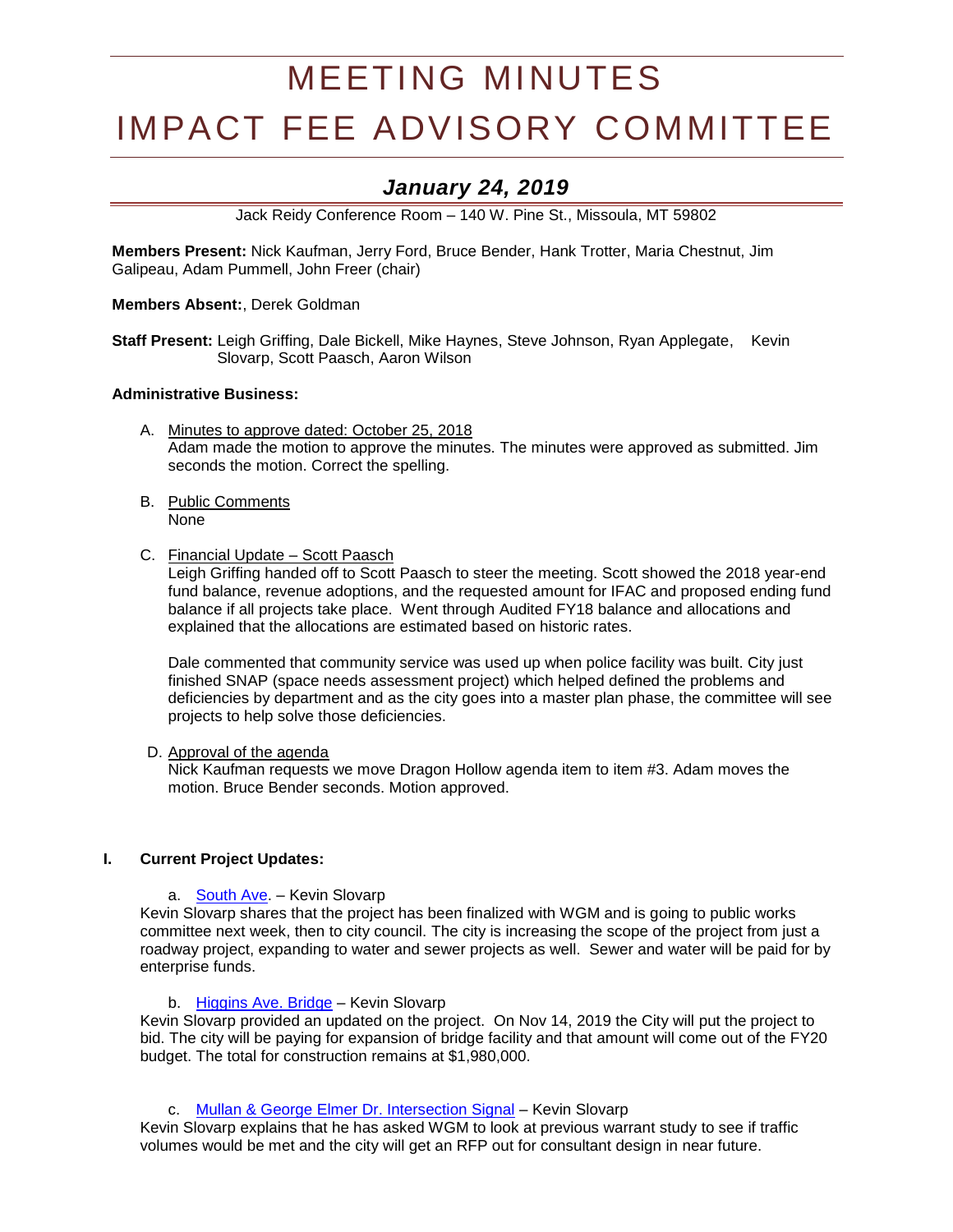#### d. [Cregg](https://www.ci.missoula.mt.us/DocumentCenter/View/41366) Lane – Kevin Slovarp

Kevin Slovarp stated Phase 2 has started and is currently on hold due to winter weather. Phase 2 is improvements from Hickory St to McCormick park entrance. The next phase will make improvements from McCormick Park to Orange St. and will happen a few years after phase 2 is completed (Spring 2019)

# e. [Mullan Rd](https://www.ci.missoula.mt.us/DocumentCenter/View/46585/DS---Mullan-Rd-Reconstruction) – Kevin Slovarp

Kevin Slovarp stated that there is a meeting scheduled with WGM to look at the project costs and potential funding sources. The committee approved \$300,000 at the previous meeting. The previous estimate \$705,000. The developer is required to pay for some of the improvements. Kevin will discuss costs with WGM and determine shortfalls and will work with Dale Bickell and developer on additional funds.

# f. [Lower Miller Creek Sidewalks](https://www.ci.missoula.mt.us/DocumentCenter/View/46584/DS---Lower-Miller-Creek-Road-LVB-to-Bigfork) – Kevin Slovarp

Kevin Slovarp stated that during the last committee meeting, \$100,000 was approved to start and finish design of Lower Miller Creek between Linda Vista and Big Fork Dr. Construction funding has not been figured out. This would construct part of a roadway and add bike lanes on both sides and and boulevard and boulevard sidewalk on one side. City engineering will get RFP out in February to start on design.

# g. [Community Center](https://www.ci.missoula.mt.us/DocumentCenter/View/33701) – Ryan Applegate

Ryan Applegate states the city is moving forward to engage architects to look at the space behind aquatics center and hoping to have that done by end of this fiscal year.

# h. [Bellevue](http://mt-missoula2.civicplus.com/DocumentCenter/View/32600/2015-Impact-Fee-Funding-Parks-and-Trails-Playgrounds?bidId=) - Ryan Applegate

Ryan Applegate states that the City is finishing bike park, \$11,000 will go toward it this spring and the city will continue working on master plan with neighborhood.

# g. [Play Fair Park](file:///C:/Users/dehavenl/AppData/Roaming/Microsoft/Word/Playfair%20park)

Ryan Applegate states that adding capacity to the master park plan at Play Fair Park was approved last meeting and has not started yet.

#### h. [Ft Missoula Regional Park Phase 3](https://www.ci.missoula.mt.us/DocumentCenter/View/46587/PandR---Ft-Msla-Regional-Park-Phase-3)

Ryan Applegate explains the Fort Missoula Phase 3 committee approved \$50,000, but has not used any funds on this project yet. There is additional impact fee money on phase 2, (approximately \$30,000). The water rights work has been completed and will roll the rest of the funds to phase 3.

#### i. [Clark Fork Bridge](https://www.ci.missoula.mt.us/DocumentCenter/View/46589/PandR---Clark-Fork-Bridge-West)

Ryan Applegate states that this project was approved with amendment from last meeting, but won' start until FY20.

#### j. [Splash \(Aquatics\) Expansion](https://www.ci.missoula.mt.us/DocumentCenter/View/46586/Pand-R---Aquatics-Revenue-Generation)

Ryan Applegate states there has been no movement on the project but that a new feature was approved last committee meeting to help build attendance and interest.

#### k. [PROST](https://www.ci.missoula.mt.us/DocumentCenter/View/46592/PandR---PROST-Plan)

Ryan Applegate explains that the City is working with the County on the open space chapter and they will be using the impact fee to plan for playgrounds and park features as the City plans for growth.

#### **New Funding Requests:**

#### a. Westside Master Plan playground:

Ryan Applegate gives a few updates on the playground project. The dated all-wood playground is past its life expectancy with both materials and layout. The City is looking to add crime prevention through environmental design techniques and an expansion due to the expansion of the school and neighborhood. The park serves as a destination for neighborhood area. The City is working with Missoula County schools and is proposing a court-sport and shelter area that will be capacity improvements. There will be a 7000 sq ft expansion bringing it to 22,500 sq ft. play area, 31% of the project will be using impact fees totaling approximately \$202,000 (total is \$650,000). Asking for full